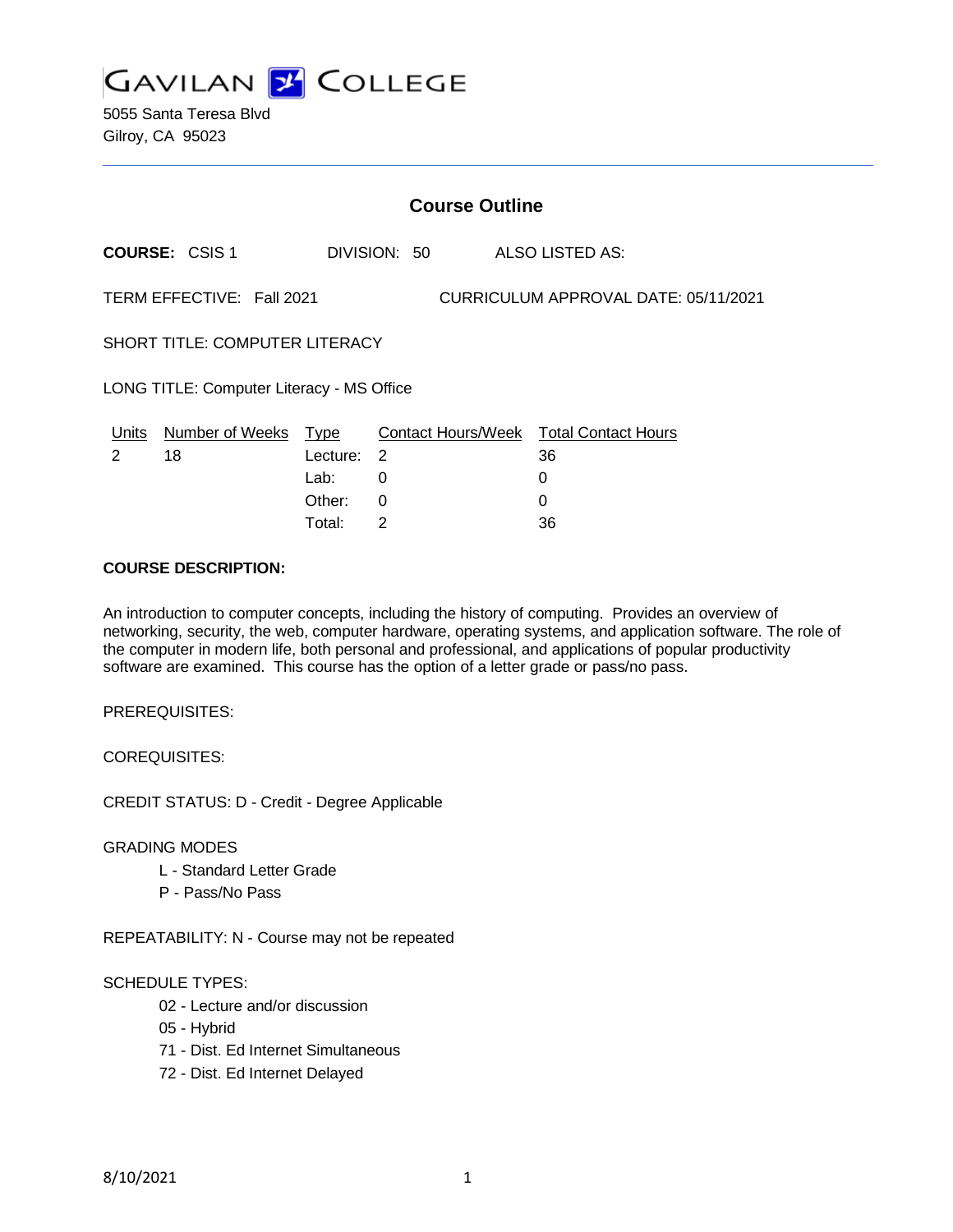### **STUDENT LEARNING OUTCOMES:**

By the end of this course, a student should:

1. Describe the role of technology in both the personal and the professional world, and identify appropriate technology to support personal productivity, learning, and future career growth.

2. Describe the basic principles of computer safety and security in a networked world. Demonstrate a working knowledge of operating system functions, installation of application software, and use of productivity suites.

## **CONTENT, STUDENT PERFORMANCE OBJECTIVES, OUT-OF-CLASS ASSIGNMENTS**

Curriculum Approval Date: 05/11/2021 4 hours Computer Hardware Peripheral Devices

2 hours **Software** Working with Files Getting Started with Application Software

6 hours Creating a Document Formatting a Document Finalizing a Document

6 hours Creating a Worksheet Formatting a Worksheet Finalizing a Worksheet

4 hours Creating a Presentation Finalizing a Presentation

6 hours Creating a Database Finalizing a Database

4 hours **Networks** Working with E-mail Browsing the Web

2 hours Safety, Privacy, and Security

2 hours Final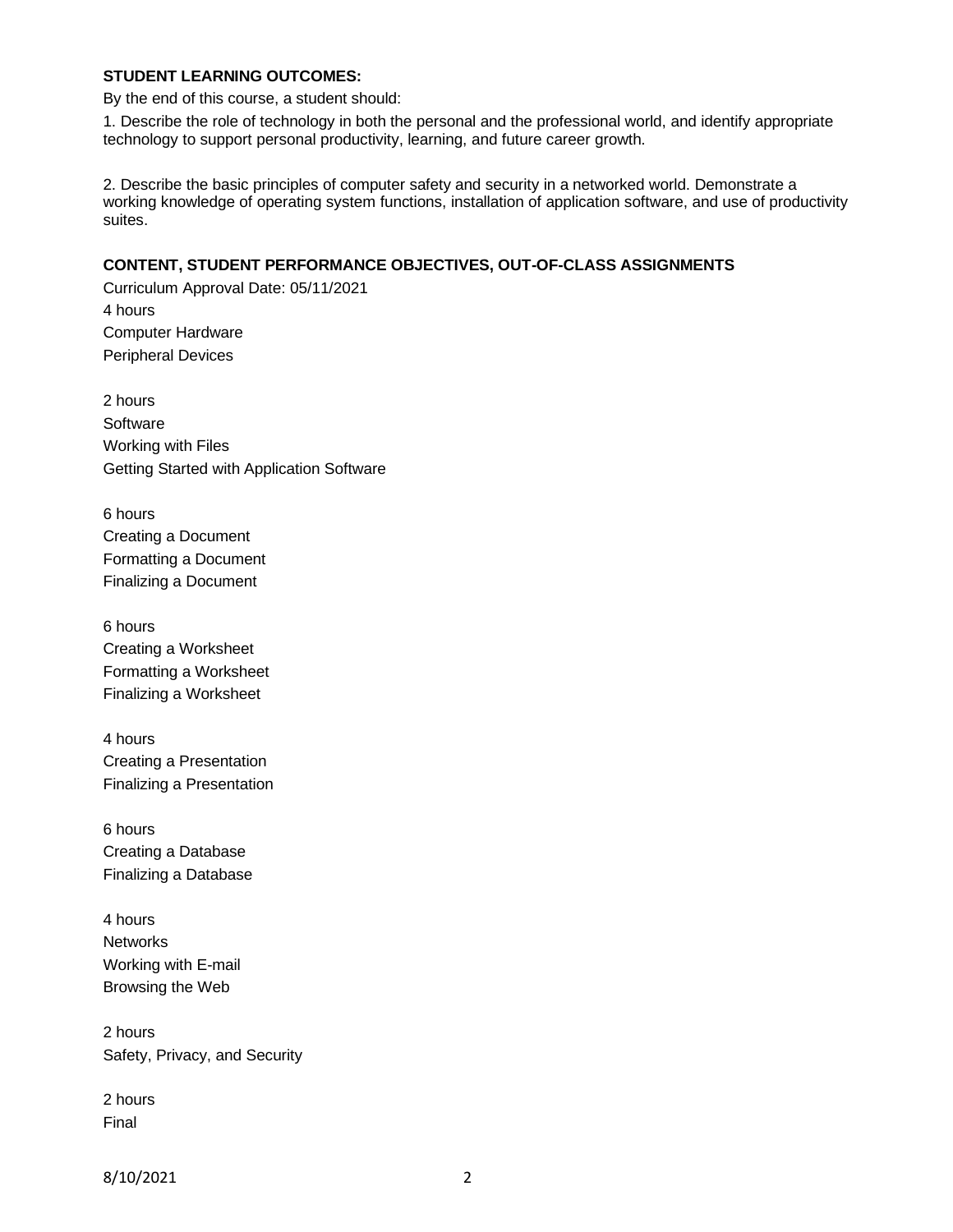# **METHODS OF INSTRUCTION:**

Lecture, demonstrations, projects and videos.

### **OUT OF CLASS ASSIGNMENTS:**

Required Outside Hours: 72 Assignment Description: Read chapters in the text, do assigned exercises, and complete assigned projects.

### **METHODS OF EVALUATION:**

Writing assignments Percent of total grade: 15.00 % 15% - 20% Written homework; Lab reports Problem-solving assignments Percent of total grade: 15.00 % 15% - 20% Homework problems; Lab reports; Quizzes Skill demonstrations Percent of total grade: 20.00 % 15% - 20% Class performance Objective examinations Percent of total grade: 50.00 % 50% - 50% Multiple choice; True/false; Matching items; Completion

### **REPRESENTATIVE TEXTBOOKS:**

Jennifer T. Campbell | Mark Ciampa | Barbara Clemens | Steven M. Freund | Mark Frydenberg | Ralph Hooper | Lisa Ruffolo, New Perspectives Collection. Technology for Success - Computer Concepts. Cengage ,2020.

ISBN: ISBN-10: 0357124820 | ISBN-13: 9780357124826 Reading Level of Text, Grade: 12+ Verified by: MS Word